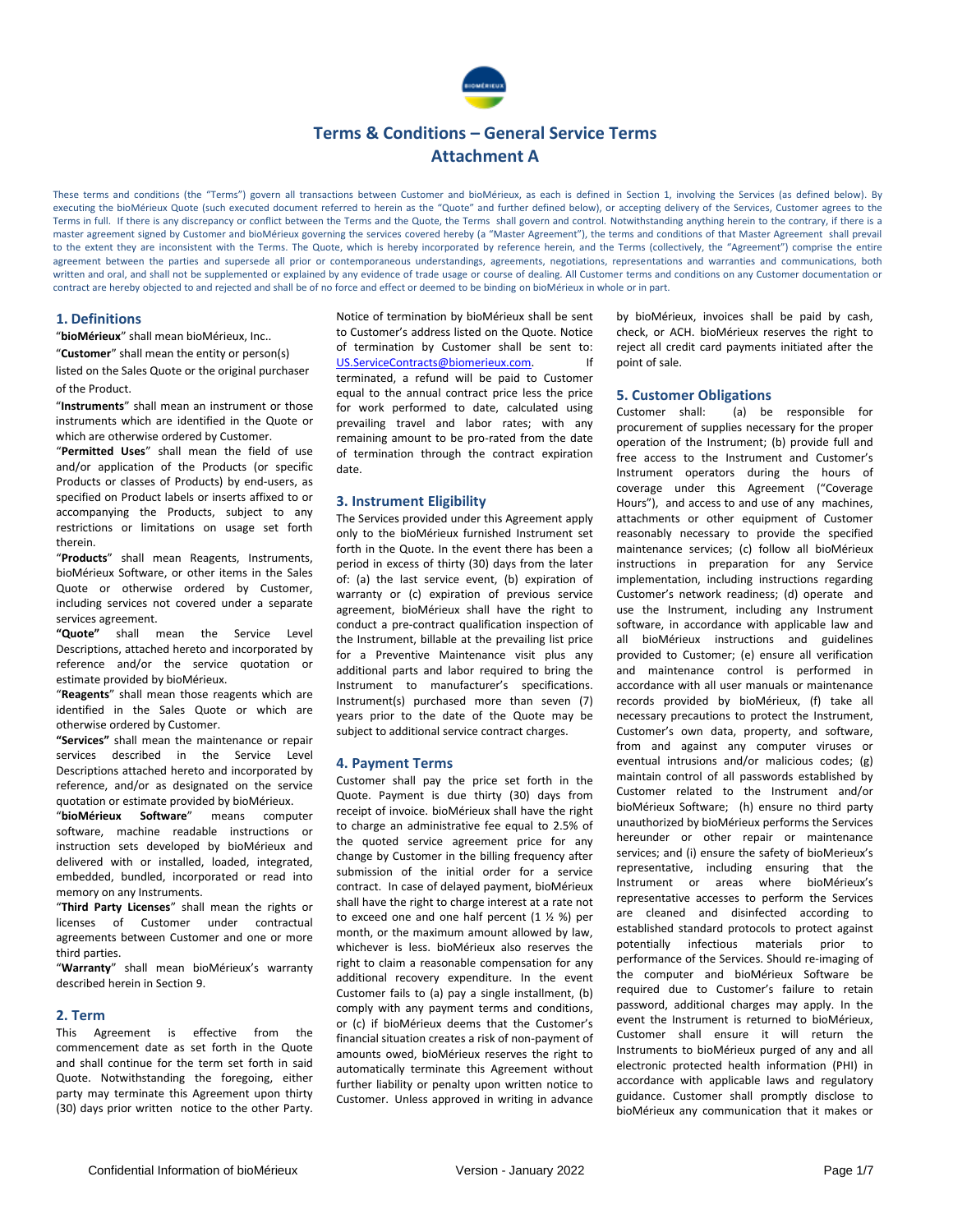

receives from a government body, agency, or other regulatory or accrediting body pertaining to the Products or Customer's use thereof. Customer shall provide bioMérieux with and shall assist bioMérieux in obtaining any and all error and other information generated through use of the Products, as reasonably requested by bioMérieux. Customer acknowledges and agrees that bioMérieux shall have the right to use such information, provided that such use is in compliance with applicable laws and regulations. Customer shall provide a secure Internet connection and hereby authorizes bioMérieux or its representative to install VILINK® (SSL-based encrypted remote access support) on the Instrument. Without prejudice to any other right or remedy available to it under this Agreement, bioMérieux reserves the right to charge additional fees for the Services or terminate coverage under this Agreement in bioMérieux's sole discretion for a breach of a Customer obligation above.

#### **6. bioMérieux's Obligations**

Subject to the Quote and Service Level Descriptions, bioMérieux shall provide to Customer remedial maintenance as follows: (a) provided the Instrument allows, by remote maintenance in addition to telephone support to assess the malfunction and, if possible, provide corrective solutions; (b) by using commercially reasonable efforts to provide Customer on-site remedial maintenance within the response time and coverage hours defined in the Service Level Description and upon determination by bioMérieux that an on-site visit is necessary; said remedial maintenance service to include labor, travel, expenses, and parts deemed necessary by bioMérieux. All such parts will be furnished on an exchange basis and will be new standard, equivalent refurbished parts, or parts of equivalent quality at bioMérieux's exclusive and sole option. Parts removed from the Instrument become the property of bioMérieux; and (c) install, at its sole option, appropriate engineering changes on the Instrument. If bioMérieux is denied access during Coverage Hours, and if, in the sole opinion of bioMérieux, an engineering change is necessary to maintain the Instrument in good operating conditions, work performed during non-Coverage Hours shall be charged at the then prevailing bioMérieux travel and labor rates.

#### **7. Customer Onsite Safety Policies**

bioMérieux agrees that while onsite at Customer premises in the performance of this Agreement, bioMérieux employees shall comply with Customer's reasonable, written onsite safety policies given to any such employees prior to arrival at Customer's site.

#### **8. Exclusions**

The following are expressly excluded from the Services, and the Services do not include any services or other obligation by bioMérieux, to the extent required in connection with, as a result of, or arising from: (a) Customer's or any third party's error, neglect, or abuse in the operation or handling of the Instrument, or the use of the Instrument for a purpose other than that for which it was designed; (b) Customer's failure to provide a suitable environment for the Instrument or to adequately furnish all facilities required by the manufacturer's installation manual, including, but not limited to, proper electrical power, air conditioning, and humidity control; (c) Customer's failure to maintain the Instrument in accordance with the routine maintenance requirements set forth in any manuals covering the Instrument; (d) repair or service made or attempted by any party other than bioMérieux's authorized personnel without bioMérieux's prior written consent; (e) alterations performed by any party other than bioMérieux or its authorized representative, which may include, but not be limited to, any deviation from the manufacturer's physical, mechanical, or electrical design of the Instrument; (f) attachments, which are defined as devices which bioMérieux has not specifically designated as compatible with the Instrument, but which are nevertheless mechanically, electrically, or electronically connected to the Instrument; (g) service and/or support on any LIS interface (unless otherwise agreed to in writing); (h) software not provided by bioMerieux or for the consequences of the use thereof, or for any damage caused by computer viruses, trojan horses, malicious or dangerous code, or any other element of the same nature not introduced or activated by bioMérieux or occurring due to reasons outside of bioMérieux's reasonable control; (i) any unauthorized relocation of the Instrument; and (j) accidents or disasters, which will include, but not be limited to, fire, flood, water, wind, lightning, earthquake, and termination of or surge in electric current. Service calls made by bioMérieux, and any related travel, labor and parts required to correct Instrument malfunctions resulting from causes set forth above, including any repairs, labor and parts resulting from a breach of Customer's obligations as set out in Section 5, shall be invoiced by bioMérieux to Customer at bioMérieux's then current on-demand rates. Any move initiated by Customer of the Instrument where Services are contracted to be carried out by bioMérieux is subject to bioMérieux's prior authorization. If Customer chooses to move the Instrument without first obtaining such authorization, bioMérieux shall be released from any liability related to any and all consequences from such Instrument's move, including but not

limited to Instrument's failure or dysfunction. Any provision of the Services during the authorized move of the Instrument shall be subject to a different billing on the basis of bioMérieux's applicable price. If bioMérieux performs any moving services for the Instrument on behalf of Customer, additional installation fees may apply. This Agreement does not include replacement of consumable parts (i.e. batteries, lamps, bulbs, nozzles, or printer cartridges) or replacements of Instrument due to obsolescence or material upgrade. bioMérieux shall have no obligation to replace an Instrument installed more than five (5) years ago if it cannot be repaired. bioMérieux shall have no obligation to repair or replace computer hardware or associated peripherals that are more than three (3) years old.

#### **9. Warranty**

bioMérieux warrants that the Services to be performed hereunder shall conform to bioMérieux's standards and that the parts supplied hereunder are warranted against defects in workmanship and material for a period of thirty (30) days) from the date of installation of such Instrument. Customer's sole and exclusive remedy for breach of the above warranty shall be for bioMérieux to provide Customer with a repair or replacement for the Instrument which is found to be defective due to a breach of the above warranty.

The Warranty is personal to the Customer and may not be transferred in whole or in part to any third party, including an affiliate of Customer. Only the Customer as defined in these Terms may enforce the Warranty. The Warranty is facility specific and does not transfer if the Product is moved to another facility, unless bioMérieux conducts such move. Any description of the Products contained on bioMérieux's website or promotional materials is for the sole purpose of identifying them, and any such description is not a part of the basis of the bargain and does not constitute a warranty that a Product shall conform to that description. No affirmation of fact or promise made by bioMérieux, on its website or otherwise, shall constitute a warranty that the Products will conform to the affirmation or promise. Customer acknowledges and agrees Customer has not relied on any other statement, promise, representation, or warranty made by or on behalf of bioMérieux which is not expressly set forth in the Terms.

**THE WARRANTIES AND REMEDIES SET FORTH IN THIS SECTION 9 ARE EXCLUSIVE AND IN LIEU OF ALL OHER WARRANTIES AND REMEDIES OF ANY NATURE WHATSOEVER. TO THE MAXIMUM EXTENT PERMITTED UNDER APPLICABLE LAW, BIOMÉRIEUX MAKES NO FURTHER, AND HEREBY**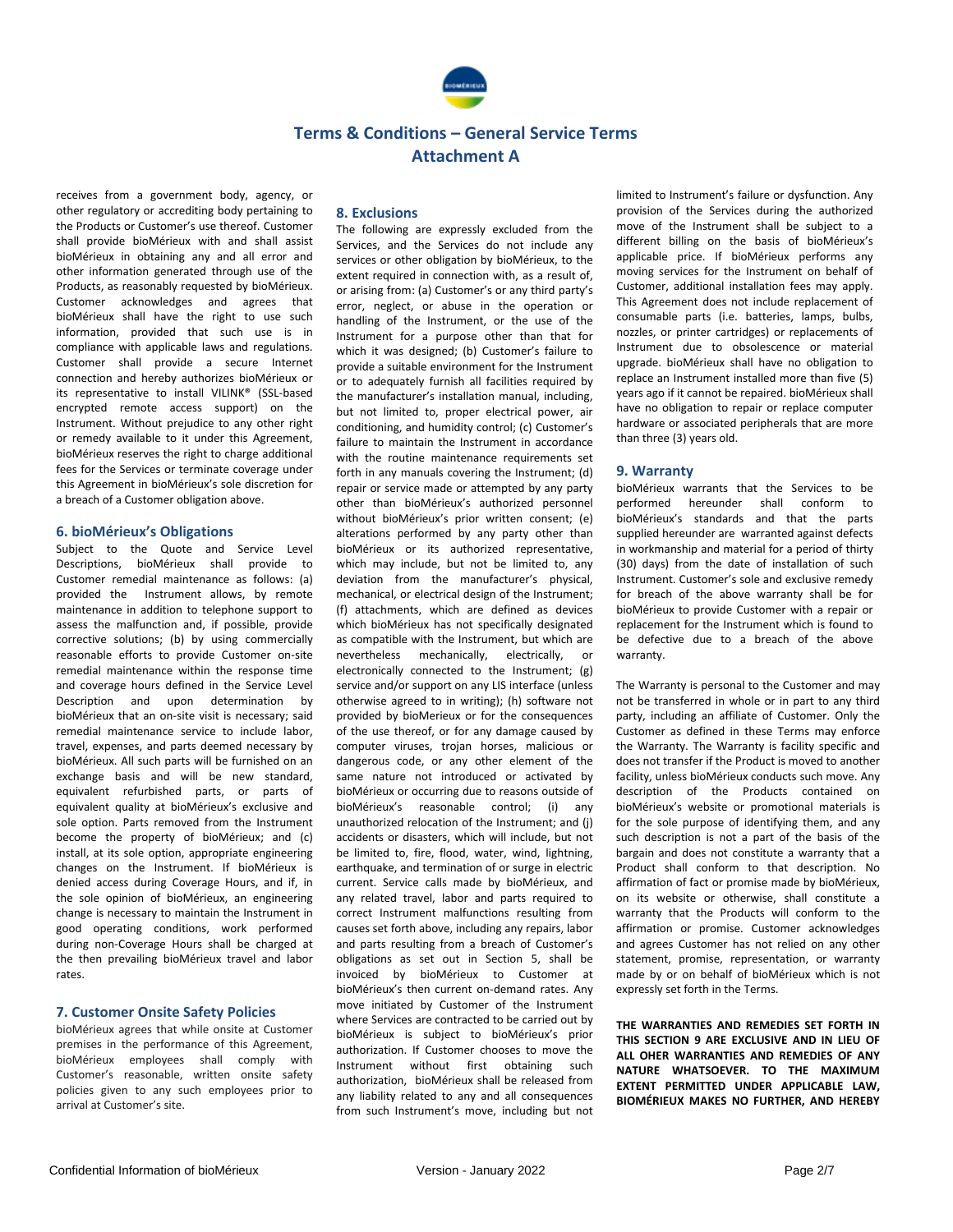

basis of the bargain between the parties.

**DISCLAIMS ANY REPRESENTATIONS, WARRANTIES, OR GUARANTEES WHATSOEVER, EXPRESS OR IMPLIED, STATUTORY, OR OTHERWISE REGARDING THE SUBJECT MATTER OF THIS AGREEMENT, ANY PRODUCT, REAGENT, INSTRUMENT, SOFTWARE, THIRD PARTY SOFTWARE, THIRD PARTY LICENSES, OR ANY SERVICES PROVIDED UNDER THIS AGREEMENT, INCLUDING WITHOUT LIMITATION, ANY REPRESENTATION OR WARRANTY WITH RESPECT TO FITNESS FOR A PARTICULAR PURPOSE MERCHANTABILITY, NON-INTERFERENCE, LACK OF INFRINGEMENT OF THE RIGHTS OF THIRD PARTIES, OR WHICH MAY ARISE FROM COURSE OF DEALING OR USAGE OF TRADE, OR REGARDING THE COMPATIBILITY OR INTEROPERABILITY OF THE PRODUCT, INSTRUMENT, SOFTWARE, OR THIRD PARTY SOFTWARE WITH OTHER PERSONAL OR THIRD PARTY EQUIPMENT, LICENSES, DEVICES, PROPERTY OR ACCESSORIES WHICH CUSTOMER USES WITH OR CONNECTS TO THE PRODUCTS.**

#### **10. LIMITATION OF LIABILITY**

NOTWITHSTANDING ANYTHING IN THE TERMS, QUOTE, OR ANCILLARY AGREEMENT TO THE CONTRARY, BIOMERIEUX'S CUMULATIVE LIABILITY TO CUSTOMER, OR ITS EMPLOYEES, AGENTS, CUSTOMERS, OR INVITEES, OR ANY THIRD PARTIES, IN CONTRACT, TORT (INCLUDING NEGLIGENCE), INDEMNITY, OR ANY OTHER LEGAL OR EQUITABLE THEORY, ARISING OUT OF OR RELATED TO, WITHOUT LIMITATION, THE TERMS, QUOTE, ANCILLARY AGREEMENT, PRODUCTS, OR PRODUCT PERFORMANCE (EXCEPT AS EXPRESSLY STATED IN SECTION 9) SHALL BE EXPRESSLY LIMITED TO THE TOTAL SALES QUOTE AMOUNT PAID BY CUSTOMER FOR THE SPECIFIC SALES QUOTE FROM WHICH ANY CLAIM AROSE. NOTWITHSTANDING ANYTHING IN THE TERMS, ANY QUOTE, OR ANCILLARY AGREEMENT TO THE CONTRARY, BIOMERIEUX SHALL NOT BE LIABLE TO CUSTOMER. OR ITS EMPLOYEES, AGENTS, CUSTOMERS, OR INVITEES, OR ANY THIRD PARTIES, IN ANY INSTANCE FOR ANY INDIRECT, INCIDENTAL, SPECIAL, PUNITIVE OR CONSEQUENTIAL DAMAGES, INCLUDING LOSS OF GOODWILL OR OPPORTUNITY, OR ANY LOST PROFITS, LOSS OF ANY DATA OR USE, EVEN IF BIOMERIEUX HAS BEEN ADVISED OF THE POSSIBILITY OF SUCH DAMAGES AND NOTWITHSTANDING ANY FAILURE OF ESSENTIAL PURPOSE OF ANY LIMITED WARRANTY MADE HEREIN. The limitations set forth in this section shall not apply with respect to: (i) injury to person and/or tangible property arising from the willful misconduct or gross negligence of bioMerieux; and (ii) fraud or to the extent such disclaimer is prohibited under applicable law. Customer acknowledges and agrees bioMérieux has entered into this Agreement in reliance upon the disclaimers of warranties and limitations of liability in the Terms and that the same form an essential

**11. Software**

Any code or software incorporated into the Product which is not bioMérieux Software ("**Third**  Party Software"), is provided to Customer "as-is" or subject to the terms, if any, set forth in any "shrink-wrapped" license packed with the Products or "click-wrapped" license visually displayed upon installation or execution of the Software, or any other terms and conditions of use by the owner, developer, or manufacturer (the "**End-User License Agreement**"). Customer hereby agrees to use the Third Party Software in accordance with the terms and conditions of the applicable End-User License Agreement. Nothing in this Agreement is intended or shall be interpreted to grant to Customer any ownership of or title to the any bioMérieux Software or Third Party Software (as used together "**Software**") and Customer shall not be permitted to use the source code of the Software. BIOMÉRIEUX MAKES NO REPRESENTATIONS OR WARRANTIES OF ANY KIND OR NATURE, NOR SHALL BIOMÉRIEUX HAVE ANY LIABILITY WITH RESPECT TO, ANY THIRD PARTY SOFTWARE OR THIRD PARTY LICENSES, AS DEFINED IN SECTION 1. Customer shall ensure that any dangerous or malicious code, including all viruses, Trojan horse, or any other element of the same nature is not written, charged or introduced into Customer's environment or the Instrument. bioMérieux shall not be responsible for any contamination by virus, Trojan horses, or any other malicious code or element of a similar nature and reserves the right to bill any provision requested by the Customer as a result of such a contamination. bioMérieux may, at no charge and at its discretion, issue (a) minor software updates that maintain existing capabilities and enable the Instrument to perform in accordance with the specifications; and (b) any software necessary to standardize Instrument for service maintenance "Updates"). bioMérieux may also make available for purchase software updates that allow the Instrument to exceed performance specifications ("Upgrades") at a price that is dependent upon the nature of the Upgrade. Customer accepts full responsibility to manage and maintain all critical operating system patches to minimize risk of exposure of the Product to cyber threats and latest Software updates, upon being provided with same by bioMérieux or the applicable third party. Customer acknowledges and agrees that bioMérieux may extract, from time to time, operational data from Instruments in order to maximize Instruments operation. Operational data includes but is not limited to data that is collected for analytical, statistical, or

benchmarking purposes and which does not permit the identification of individuals.

#### **12. Regulatory**

It is not the purpose of this Agreement to induce or encourage the referral of patients or the payment, directly or indirectly, of any remuneration by one party to the other party in violation of applicable laws, rules, or regulations. Each party agrees that no part of the remuneration provided to the other party is a payment or inducement for, and is not in any way contingent upon, the admission or referral of any patient. bioMérieux shall comply with the reporting requirements of 42 C.F.R. § 1001.952(h), regarding "safe harbor" protection for discounts under the Medicare and Medicaid Fraud & Abuse law. bioMérieux shall disclose to Customer on each invoice, or as otherwise agreed, the amount of the discount or rebate. The statement shall inform Customer, of the amount of the discount or rebate so as to enable Customer to satisfy its obligations to report such discount or rebate to the government. bioMérieux and Customer represent that they have not been, nor are they about to be excluded from participation in the federal Medicare or Medicaid program, Maternal and Child Health Services Block Grant, Block Grants for Social Services, or State Children's Health Insurance (collectively, "Federal Health Care Programs") Each party agrees to notify the other promptly after receipt of final notice of exclusion from any Federal Health Care Program. To the extent that Section 952 of the Omnibus Reconciliation Act of 1980 (the "Act") and the regulations promulgated thereunder are applicable to the Terms, and until the expiration of four (4) years after the last sale of the Products pursuant to the Terms, bioMérieux shall make available, upon written request of the Secretary of Health and Human Services or the Comptroller General of the United States or any of their duly authorized representatives, copies of the Terms and any books, documents, records and other data of bioMérieux that are necessary to verify the nature and extent of the costs incurred by Customer in purchasing such Products. If bioMérieux carries out any of its duties under the Terms through a subcontract with a related organization involving a value or cost of ten thousand dollars (\$10,000) or more over a twelve-month period, bioMérieux shall cause such subcontract to contain a clause to the effect that until the expiration of four (4) years after the last sale of the Products pursuant to such contract, the related organization shall make available upon written request of the Secretary of Health and Human Services or the Comptroller General of the United States or any of their duly authorized representatives, copies of such contract and any books, documents, records and other data of said related organization that are necessary to certify the nature and extent of costs incurred by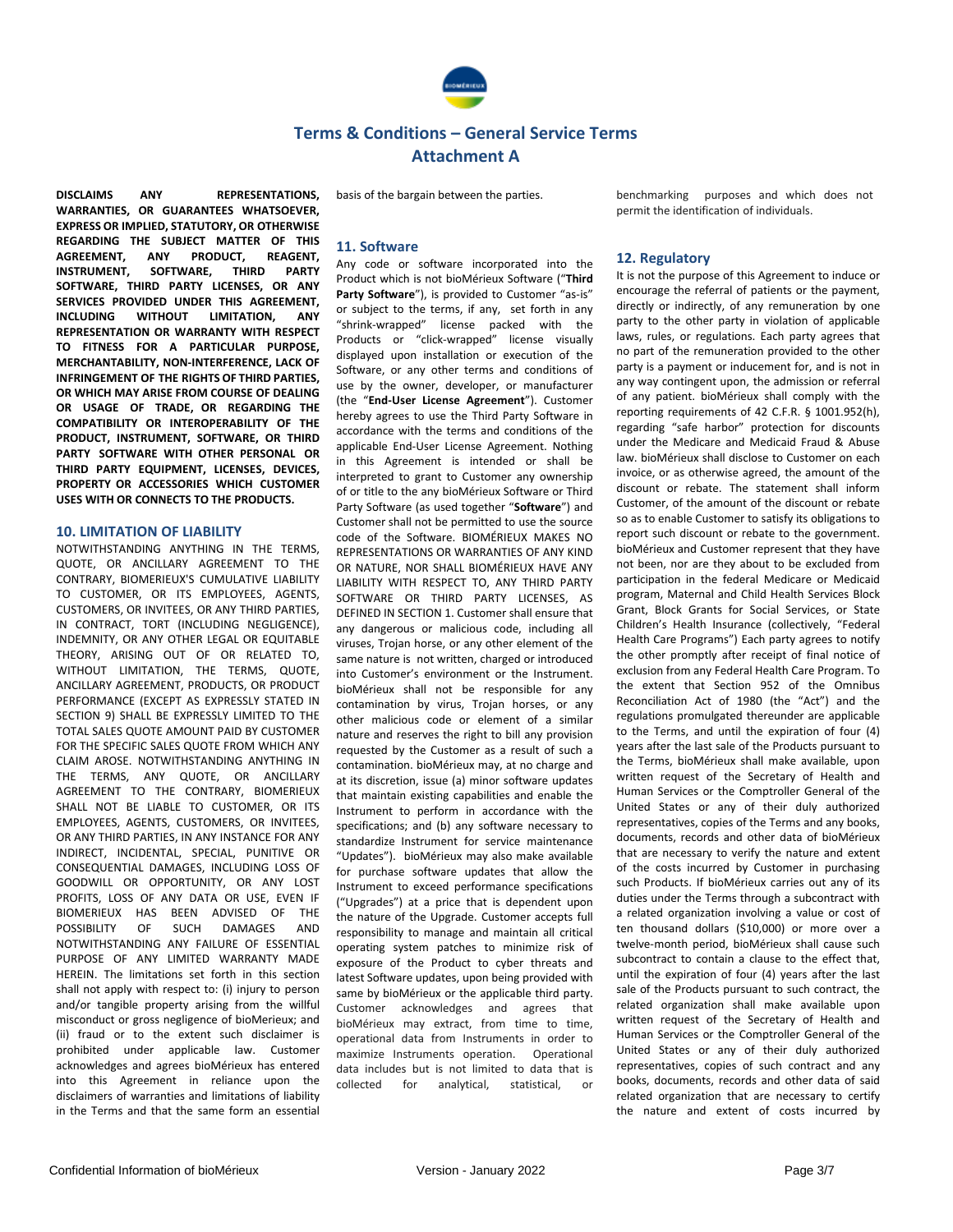

Customer in purchasing such Products. Customer will be solely responsible for reporting applicable discounts on its Medicaid/Medicare costreports.

Each party hereto will comply with all laws, rules and regulations, including without limitation, all applicable laws and regulations regarding the collection, use and storage of protected health information (as defined in 45 C.F.R. 160.103), including the Health Insurance Portability and Accountability Act of 1996, as amended by (a) Subtitle D of the Health Information Technology for Economic and Clinical Health Act, (b) Title XIII of Division A and Title IV of Division B of the American Recovery and Reinvestment Act of 2009 (Pub. L. No. 111-5), (c) the Affordable Care Act of 2010; (d) the federal regulations published at 45 C.F.R. parts 160 and 164, and (e) any applicable state privacy and security laws regarding individually identifiable health information as applicable to the agreeing party, which relate this Agreement.

#### **13. Force Majeure**

bioMérieux is not responsible for any failure to perform or delay attributable in whole or in part to any cause beyond its reasonable control, including but not limited to strike, war, fire, riot, accident, acts of God, hurricane, earthquake, severe weather, interruption of electrical supply to Customer's facilities, supplier-caused delays or shortages, or compliance with any law, regulation, embargo restrictions or order of any government body or instrumentality thereof. Performance shall be deemed suspended during said circumstances and extended for such time as said circumstances cause delay. bioMérieux will have the right, in its judgment, to apportion Products among its customers in any manner bioMérieux deems necessary in order to comply with its regulatory obligations or in the handling of any force majeure event which affects bioMérieux's obligations to its customers.

#### **14. Miscellaneous Provisions**

This Agreement may only be modified in a writing signed by Customer and bioMérieux which expressly states the intent to modify this Agreement. This Agreement, may not be transferred or assigned by Customer in whole or in part, to a third party, including an affiliate of Customer. Any attempted assignment or transfer shall be null, void, and invalid. bioMérieux may delegate, at its sole discretion, to any sales agent or distributor any and all of bioMérieux's duties pertaining to distribution of Products or related activities under the Agreement, so long as any such sales agent or distributor is authorized by bioMérieux. Each clause of this Agreement is distinct and severable. If any provision of this Agreement is declared unenforceable, the other provisions herein will remain in full force and effect. A waiver or modification by bioMérieux of any condition or obligation of Customer hereunder shall not be construed as a waiver or modification of any other condition or obligation and no such waiver or modification granted on any one occasion shall be construed as applying to any other occasion. Sections 1,2,9,10,11,12,14 of the Terms shall survive expiration or termination of the Agreement for whatever reason. This Agreement will be interpreted according to the laws of the State of North Carolina without application of conflict of laws principles.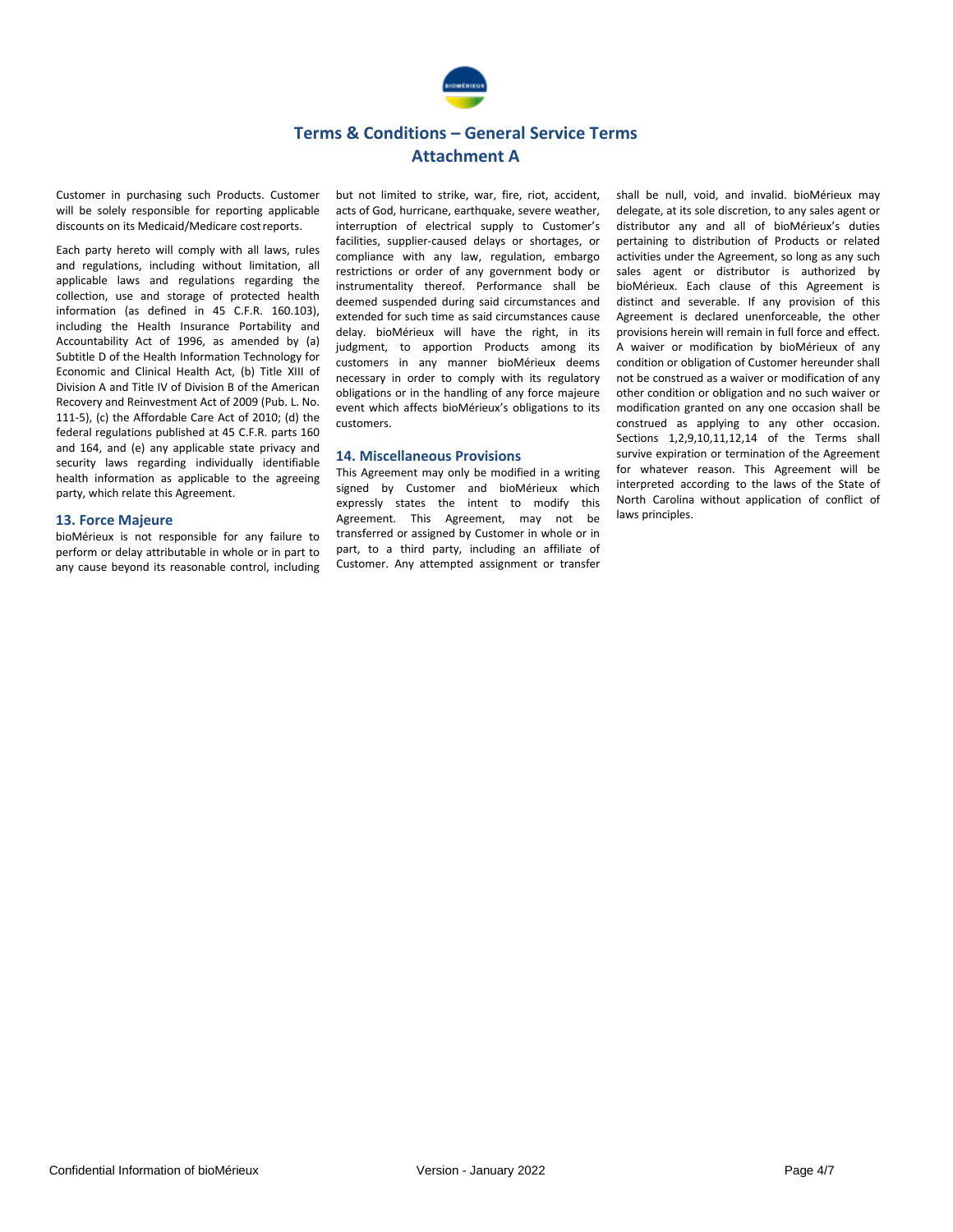

## *SERVICE LEVEL DESCRIPTIONS*

## *SERVICE AGREEMENT OPTIONS*

## *Full Service Agreement (FSA):*

The Full Service Agreement ("FSA" formerly "FLS") covers all telephone support, labor, travel, expenses, and parts for an unlimited number of telephone support calls and on-demand service visits, to the extent defined in the General Service Terms and Conditions. bioMérieux shall use commercially reasonable efforts to provide Customer on-site remedial maintenance during the stated coverage hours within twenty four (24) hours of determination by bioMérieux that an on-site visit is necessary. This Agreement also includes the recommended preventive maintenance visits per year (see Quotation) and bioMérieux's remote diagnostics feature for troubleshooting instrumentation (NOTE: remote access denial may result in additional service charges for unnecessary dispatches).

The extent of the level of the technical call center support is at the discretion of bioMérieux and does not include support such as, but not limited to, intensive data mining, training, LIS Support, or situations where dispatch is required. Initiation of coverage is subject to Section 3 "Instrument Eligibility".

**COVERAGE: On Site Available between 7:00AM – 7:00PM local time in the Continental U.S., 7 Days a week. Zone charges may apply for Instruments located outside the Continental U.S. Technical Support Center Support 24 hours a day / 7 days a week.**

## *PC Protection Option:*

The PC Protection Option is an enhancement sold only in conjunction with the Full Service Agreement or the Business Hours Full Service Agreement. This option provides additional protection to the Instrument's PC and includes repair or replacement of PC's older than three (3) years and/or due to obsolescence. The PC Protection Option can only be purchased for a minimum of a three (3) year term. Customer will be upgraded once during the three (3) year term to the latest available model of PC on a schedule to be determined by BioMerieux.

In the event of termination of the Service Agreement at any time prior to the end of the three (3) year term, any amounts owed by bioMérieux to Customer in accordance with Section 2 of the Service Agreement shall be reduced by the current list price of a PC if Customer has received a PC Upgrade pursuant to this PC Protection Option. bioMérieux shall be entitled to invoice Customer for any amount owing related to the PC Upgrade provided.

## *PM Plus Agreement (PM2):*

The PM Plus Agreement (formerly "CCC" or "Call Center Contract") covers all telephone support and the recommended preventive maintenance visits per year (see Quotation). The contract includes the labor, travel, expenses, and PM parts (parts identified as PM parts in the FSE's parts list) associated with the PM visit. This plan also includes our remote tele diagnostics feature for troubleshooting instrumentation with modem access.

The extent of the level of the technical call center support is at the discretion of bioMérieux and does not include support such as, but not limited to, intensive data mining, training, LIS Support, or situations where dispatch is required. Any onsite repairs required and/or on-demand service requests will be charged at the prevailing Per-Call Basis (POR) rates for travel time, labor time and travel expenses and any additional parts needed.

**COVERAGE: Technical Call Center Support 24 hours a day / 7 days a week.**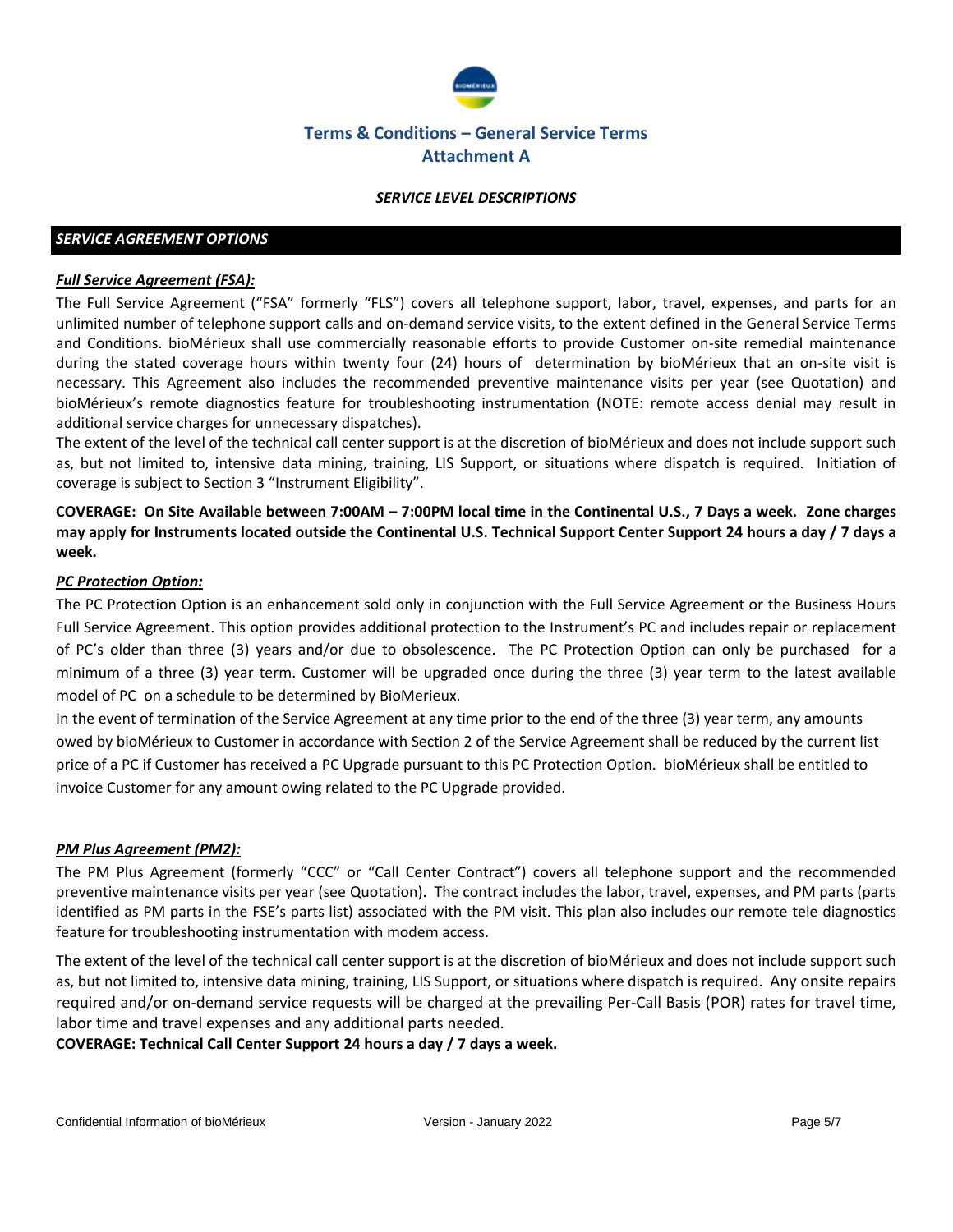

## *Repair Center Coverage (RCC) (Only Available for FilmArray, miniMAG, NEPHROCHECK, PMI and PREVICOLOR):*

The Repair Center Contract ("RCC") covers telephone support and the repair by replacement of the covered instrument by bioMerieux's authorized Instrument Repair Centers. The number of replacements may be limited as follows:

- FilmArray Unlimited number of replacements.
- miniMAG Unlimited number of replacements.
- NEPHROCHECK Replacement limited to one (1) per year. Incremental fees apply for additional replacements.
- PMI Unlimited number of replacements.
- PREVICOLOR (2) Replacements limited to three (3) per year.

The extent of the level of the technical call center support is at the discretion of bioMérieux and does not include training or when a repair is required. Technical Hotline support may provide service resolution through a parts order or issuance of a replacement. Replacement instrument shall be new standard or equivalent refurbished. Upon notification and authorization, bioMérieux will pay for all related transportation charges. bioMérieux will ship a replacement instrument with all necessary parts and in turn the customer will return the malfunctioning instrument and all parts provided per the Return Checklist, e.g. power cords, nozzles, dip tubes and reagent tray. The customer is responsible for returning the malfunctioning instrument, in its entirety, within 30 days of receipt of the replacement instrument. Failure to return the malfunctioning instrument, in its entirety, within the allotted time, will be subject to a penalty fee and/or will result in the agreement being terminated. Initiation of coverage is subject to Section 3 "Instrument Eligibility".

## **COVERAGE: Technical Call Center Support 24 hours a day / 7 days a week.**

## *On Demand Service – Purchase Order Required (POR):*

On demand service is provided on a Per-Call Basis and a purchase order is required prior to each service event requiring telephone technical support or onsite service visit. All telephone support, parts, labor and travel hours are invoiced at the prevailing rates. Partial credit is available for returned parts that are repairable, said determination to be made in bioMérieux's sole discretion. **Telephone Support rate is currently \$275.00 per half hour and charged in increments of half hours during business hours and \$425.00 per half hour for After hours, weekends, and holidays.** If the billable technical call center support call results in a dispatch of an FSE, the call center support will not be charged, and only the dispatched charges will apply. **Hourly travel time and labor rates for on-site visits are currently \$550.00 per hour (7:00AM - 5:00PM local time in the Continental U.S., Monday through Friday). There is a minimum charge of 4 hours, at the prevailing hourly rates for onsite visits. After hours, weekends, and holidays the hourly rates are \$850.00 per hour.** 

**Holidays are defined as: New Year's Day, Martin Luther King Day, Good Friday, Memorial Day, Independence Day, Labor Day, Thanksgiving and following day, Christmas Eve, and Christmas Day.** 

*Contact Information for Support:*

Technical Support Center:

**Clinical: 1-800-682-2666**

**Industry: 1-800-634-7656**

Service Contract Inquiries: **[US.ServiceContracts@bioMerieux.com](mailto:US.ServiceContracts@bioMerieux.com)**